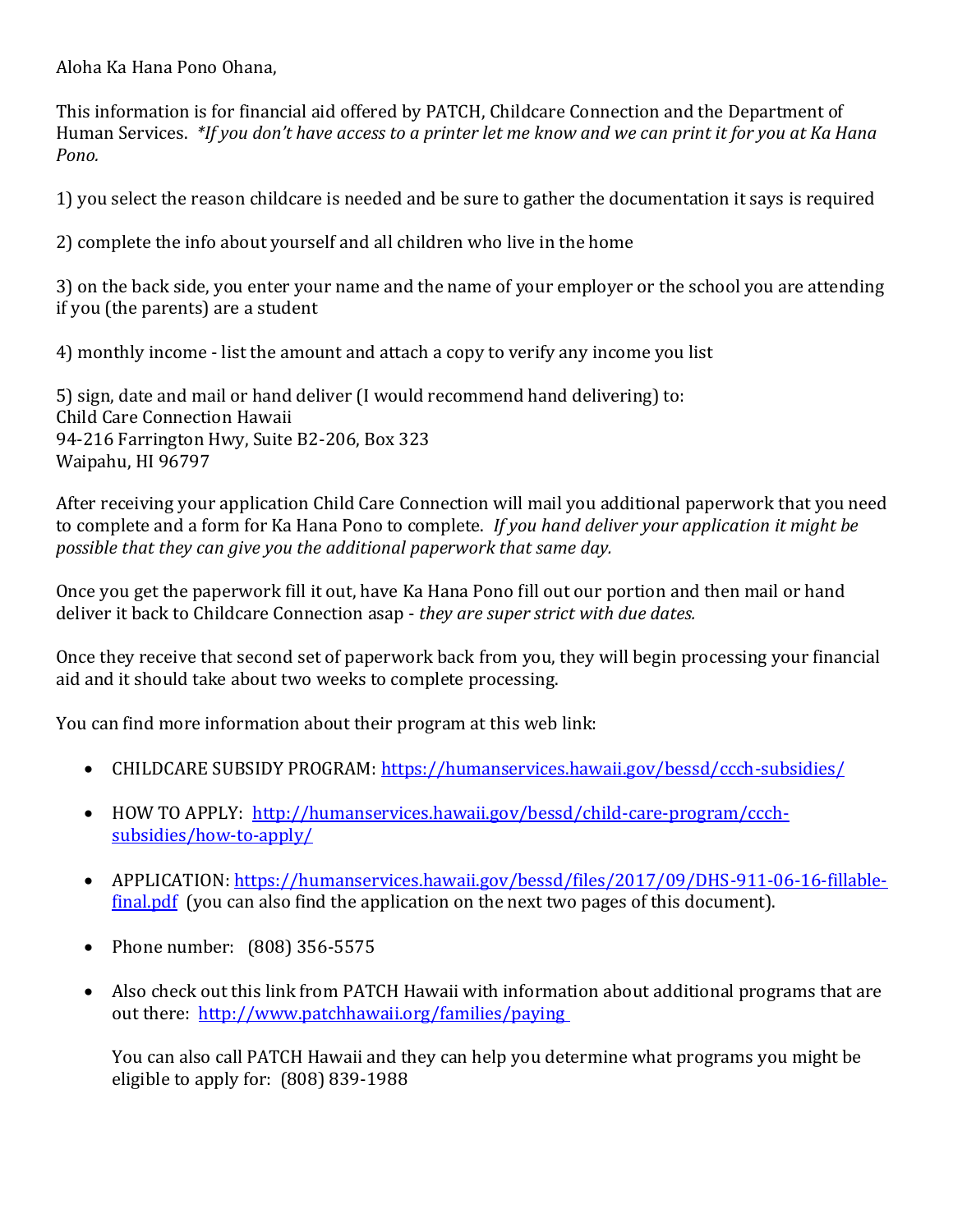## **STATE OF HAWAII - DEPARTMENT OF HUMAN SERVICES Benefit, Employment and Support Services Division**

# **APPLICATION FOR CHILD CARE SERVICES**

#### ELIGIBILITY REQUIREMENTS (MUST MEET ALL)

- $\mathbf{1}$ Child must be under age 13, or 13 through 17, and unable to care for self.
- $2.$ Child must be a US citizen or a Lawful Permanent Resident.
- $3.$ Child for whom assistance is being requested must reside with the applicant.

**DOCUMENTATION REQUIRED** 

Copies of birth certificates for all children, baptismal or hospital certificates, or court decree.

Copies of birth certificates, US passport, Certificate of Naturalization. Certificate of Citizenship or permanent resident card ("Green Card").

Birth document or other court decree. Applicant must be a parent (birth, adoptive, foster, hanai) or a legal guardian.

\*The provision of a social security number and copies of the social security card for all household members listed on the application is strictly voluntary. Failure to provide this Information will not affect the application process or the amount of benefits you will receive. The use of social security numbers will be for agency use only as an internal identifier.

## **REASON FOR CHILD CARE (CHECK ALL THAT APPLY)**

Parents in Employment, Education or Training.

and child is unable to care for self.

Physical or mental incapacity of child,  $13 - 17$  years old,

# **DOCUMENTATION REQUIRED**

(PLEASE ATTACH TO COMPLETED APPLICATION) School enrollment documents which show credits/ hours enrolled, income verification for the past 2 months, or if self-employed, current copy of G45 tax form and General Excise tax license.

Signed statement from a state-licensed physician or psychologist.

Child Welfare Services (CWS) Family Service Plan (court ordered).

Written warning from employer.

Parent/legal guardian has been offered a job and will start on

Parent/legal guardian may lose job because of child

Family receives Child Protective Services (CPS).

Written proof of job offer.

#### **PLEASE PRINT**

care problems.

List all family members now living in your home. Please attach a separate sheet if more space is needed.

| NAME:<br>First<br>Last   | M.I. | *Social Security No.<br>(Optional)                 | <b>Birth Date</b><br>(mm/dd/yy) | Race                              | Sex<br>(M/F) | <b>Marital</b><br><b>Status</b> |
|--------------------------|------|----------------------------------------------------|---------------------------------|-----------------------------------|--------------|---------------------------------|
| Applicant                |      |                                                    |                                 |                                   |              |                                 |
|                          |      |                                                    |                                 |                                   |              |                                 |
| Co-applicant             |      |                                                    |                                 |                                   |              |                                 |
|                          |      |                                                    |                                 |                                   |              |                                 |
| <b>Residence Address</b> |      |                                                    |                                 | <b>Home/Cell Phone</b>            |              |                                 |
|                          |      |                                                    |                                 |                                   |              |                                 |
| <b>Mailing Address</b>   |      |                                                    |                                 | <b>Work Phone</b>                 |              |                                 |
|                          |      |                                                    |                                 | Applicant                         |              |                                 |
| Primary Language Spoken  |      | Interpreter Services Needed?<br>$Yes \Box No \Box$ |                                 | <b>Work Phone</b><br>Co-Applicant |              |                                 |

| Name(s) of Child(ren) | *Social Security No.<br>(Optional) | <b>Birth Date</b><br>(mm/dd/yy) | Race | Sex<br>(M/F) | Child Care<br>Requested?       |
|-----------------------|------------------------------------|---------------------------------|------|--------------|--------------------------------|
| Child                 |                                    |                                 |      |              | $T$ Yes $T$ No                 |
| Child                 |                                    |                                 |      |              | $\Box$ Yes $\Box$ No           |
| Child                 |                                    |                                 |      |              | $Nes$ No                       |
| Child                 |                                    |                                 |      |              | $Nes$ No                       |
| Child                 |                                    |                                 |      |              | <b>TNo</b><br>$T$ Yes $\Gamma$ |

ć